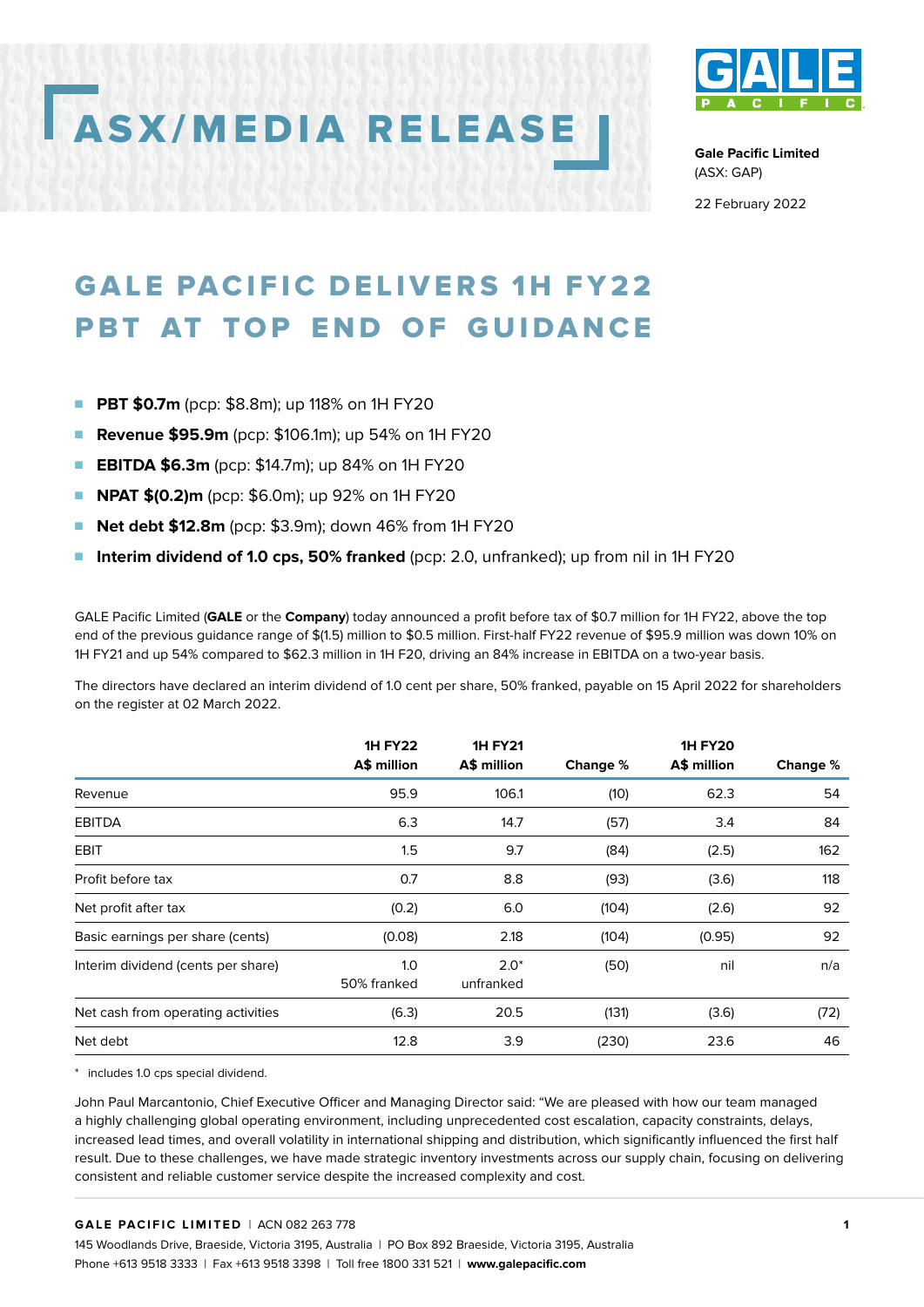"Raw materials, labour, and shipping costs continued to increase in 1H FY22 compared to 1H FY21. Our pricing measures have offset a portion of these increased costs to date, with additional pricing measures in place heading into the second half. Our team deftly managed the complexity presented by the COVID-19 pandemic across our operations worldwide. Though we experienced mandatory plant closures at our Ningbo, China manufacturing facility for the first two weeks of January, we have maintained consistent supply and service to our customers.

"Though 1H FY22 revenue was down marginally to the Company's record first half of FY21, we have grown revenue by 54% compared to 1H FY20, demonstrating that our growth strategy is working. Despite the cost headwinds, we have remained committed to and have accelerated investment in our strategy to build GALE Pacific into a faster-growing, world-class, global fabrics technology business. In line with our strategy, we have added new products, increased distribution, added new people and capabilities throughout the first half of FY22.

"I would like to thank our team for their dedicated, excellent work and commitment throughout the first half. We delivered a solid set of results for the Company in the face of significant complexity, operating challenges, and cost inflation. I am energised by our organisation's resilience and the opportunity in front of us as we enter the second half of the year."

## REGIONAL RESULTS

#### **AMERICAS**

|               | <b>1H FY22</b><br>A\$ million | <b>1H FY21</b><br>A\$ million | Change % | <b>1H FY20</b><br>A\$ million | Change % |
|---------------|-------------------------------|-------------------------------|----------|-------------------------------|----------|
| Revenue       | 32.9                          | 37.0                          | (11)     | 17.5                          | 88       |
| <b>EBITDA</b> | (0.3)                         | 3.6                           | (108)    | (1.1)                         | 73       |

First-half revenue of \$32.9 million was down 11% compared to 1H FY21 and up 88% as compared to 1H FY20, a direct result of the Company's growth strategy in the region. Cost inflation in shipping, distribution, materials, and labour had a negative effect on EBITDA compared to the prior corresponding period, with pricing programs offsetting a portion of the cost increases. The Company has incremental pricing programs secured for the second half and expects to offset a more significant amount of its projected cost inflation.

In 1H FY22, GALE's core product ranges continued to resonate strongly with consumers and customers, with consumer demand normalising following the pandemic home improvement surge in the prior corresponding period. The Company secured a national core shade fabric and shade sails category expansion program in a major home improvement retailer in the first half and has secured incremental distribution across retailers in the US and Canada in the second half in preparation for the coming summer selling season.

The Company added marketing and selling capabilities and resources to drive further product innovation, category expansion, distribution expansion, brand activation, and accelerate eCommerce growth in the second half and beyond. GALE increased on-hand and in-transit inventory due to global supply chain challenges and to ensure consistent customer service and product delivery.

#### AUSTRALIA / NEW ZEALAND

|         | <b>1H FY22</b><br>A\$ million | <b>1H FY21</b><br>A\$ million | Change % | <b>1H FY20</b><br>A\$ million | Change % |
|---------|-------------------------------|-------------------------------|----------|-------------------------------|----------|
| Revenue | 57.0                          | 62.4                          | (9)      | 36.8                          | 55       |
| EBITDA  | 7.0                           | 11.6                          | (40)     | 4.0                           | 75       |

First-half revenue of \$57.0 million was down 9% compared to 1H FY21 and up 55% compared to 1H FY20. The primary drivers of the revenue decline in retail were more moderate consumer buying behaviour compared to pandemic-related highs experienced in 1H FY21 and the impact of cooler, wetter weather across eastern Australia due to La Nina weather conditions.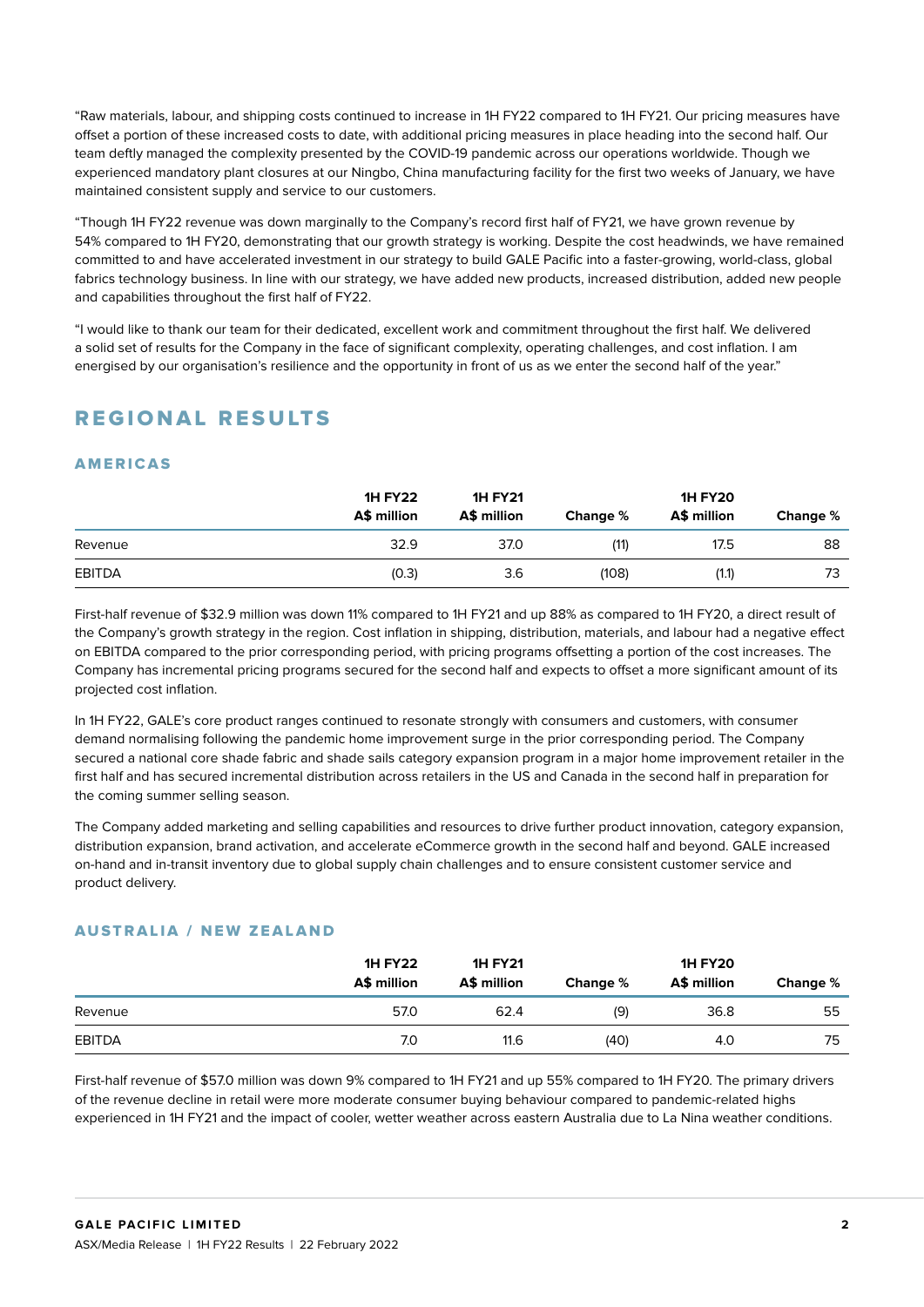Despite these challenges, GALE was successful in securing incremental new ranging and promotional placements across home improvement retail partners and successfully commenced trading with several pure play eCommerce customers, a first for the Company in the region.

The second consecutive year of record Australian grain harvests resulted in solid demand levels for GALE's coated fabrics used in grain handling applications. However, persistent supply chain and pandemic-related supplier challenges constrained the Company's production capacity for grain covers in the first half. Demand for coated fabrics used in water containment applications and coated products used in food storage and transportation applications increased in the first half, conditions which are anticipated to continue for the balance of FY22 and beyond.

Volatility and cost inflation in international shipping and logistics coupled with raw material cost increases had a negative impact on EBITDA in the first half compared to 1H FY21; notwithstanding these challenges, the Company delivered a 75% increase in EBITDA compared to 1H FY20, driven by its strategy to focus on cost efficiency and profitable growth initiatives.

#### MIDDLE EAST / NORTH AFRICA

|               | <b>1H FY22</b><br>A\$ million | <b>1H FY21</b><br>A\$ million | Change % | <b>1H FY20</b><br>A\$ million | Change % |
|---------------|-------------------------------|-------------------------------|----------|-------------------------------|----------|
| Revenue       | 3.4                           | 4.4                           | (23)     | 5.8                           | (41)     |
| <b>EBITDA</b> | 0.6                           |                               | (40)     | 1.5                           | (60)     |

Broad market trading challenges attributable to delays in investment for infrastructure projects and pandemic-related restrictions in market openness across the region persisted throughout the first half, with demand for the Company's commercial fabrics ranges affected negatively as a result. GALE's tightened credit policy has improved overall and long-dated debtors in the region; this, however, has constrained trading across select customers and markets.

#### EURASIA

|               | <b>1H FY22</b><br>A\$ million | <b>1H FY21</b><br>A\$ million | Change % | <b>1H FY20</b><br>A\$ million | Change % |
|---------------|-------------------------------|-------------------------------|----------|-------------------------------|----------|
| Revenue       | 2.6                           | 2.3                           | 13       | 2.3                           | 10       |
| <b>EBITDA</b> | 0.7                           | 0.5                           | 45       | 0.6                           | 14       |

Revenue growth and profit expansion in the first half compared to 1H FY21 were attributed to increased demand for the Company's differentiated commercial architectural shade fabrics across Europe and Asia and higher demand for branded consumer products in Japan. Growth was achieved despite pandemic-related market restrictions, international shipping constraints, and cost inflation.

## BALANCE SHEET AND CASH FLOW

Net cash from operating activities at 31 December 2021 was \$(6.3) million, down from \$20.5 million in 1H FY21 and \$(3.6) million in 1H FY20. Net debt at 31 December 2021 was \$12.8 million compared to \$3.9 million in 1H FY21 and \$23.6 million in 1H FY20. The Company's balance sheet remains strong with a conservative debt position and significant capacity to support growth.

The reduction in net cash from operating activities as compared to 1H FY21 was driven primarily by the Company's investment in inventory in the Americas and Australia regions to ensure consistent service and enable growth while protecting against external supply chain challenges and increased lead times.

## COMPANY STRATEGY

The Company's core strategy is to build GALE Pacific into a faster-growing, world-class, global fabrics technology business through product innovation, category growth, improved operations, and expanding into new markets. Building on its market-leading, vertically integrated, knitted, and coated fabrics core competencies, the Company will invest in accelerating further growth in the United States and Australia, its anchor markets.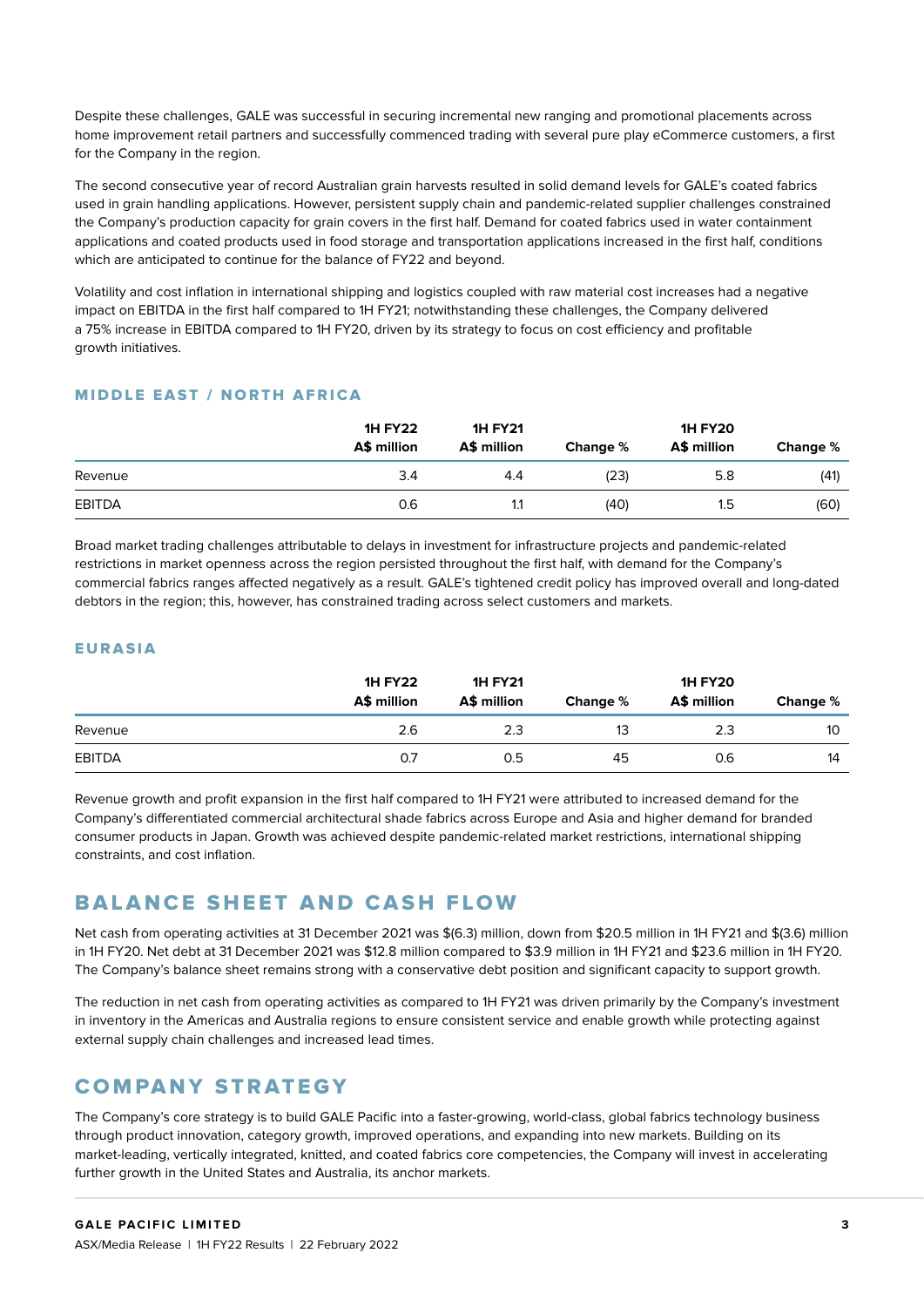GALE will grow its core categories by launching functional product innovation, expanding distribution, and accelerating demand across consumer and commercial markets. To enable the delivery of the growth plan, the Company will continue to evolve its global supply chain to effectively match capacity to serve market demand with a focus on service, efficiency, and flexibility.

## OUTLOOK

The Company anticipates 2H FY22 profit before tax to be comparable to 2H FY21 at \$8.5 million, driven primarily by accelerated business performance and additional pricing programs in the Americas region throughout the summer selling season. The Company expects volatility and cost inflation across international and domestic supply chains and inflation in raw materials and labour to persist for the balance of the financial year.

The Company will continue investing according to its strategy of building GALE Pacific into a faster-growing, world-class, global fabrics technology business, particularly in the Americas region, given its scale and long-term market potential, and in further product innovation, market expansion, and operations improvement initiatives.

The Board remains focused on building long-term shareholder value and believes that the current share price does not reflect the Company's full underlying value. The Company has retained Luminis Partners to work with the Board and management to evaluate options to unlock shareholder value further.

**Authorised** by the GALE Pacific Board of Directors.

#### INVESTOR AND ANALYST WEBINAR

A webinar briefing for analysts and investors will be held by CEO John Paul Marcantonio and CFO Sheryl Smith on Tuesday 22 February 2022 at 11.00am Australian Eastern Daylight Savings Time.

An accompanying presentation will be made available via the ASX announcements platform prior to the call.

Attendees are required to register beforehand. After registering, a confirmation email will be sent containing information on how to join the webinar.

To register, please go to: https://us02web.zoom.us/webinar/register/WN\_m0srGaPgQW-N3h6aoDsu4g (see the link below).

The webinar will include an opportunity for attendees to ask questions. Alternatively, investors can submit questions prior to the webinar via investor.relations@galepacific.com.

#### ➔ [GAP 1H FY22 WEBINAR REGISTRATION](https://us02web.zoom.us/webinar/register/WN_m0srGaPgQW-N3h6aoDsu4g)

## ABOUT GALE PACIFIC

GALE Pacific is a market-leading manufacturer of technical fabrics used for consumer and commercial applications around the world. Founded in Melbourne, Australia in 1951, today GALE has operations in Australia, New Zealand, the United States, China, and Dubai and employs more than 600 people worldwide. GALE's products are sold across Australia, New Zealand, Asia, the Americas, Europe, the Middle East, and a growing number of additional markets.

GALE's products are recognised around the world for their innovative technology, quality, durability, and reliability. The company's consumer products, marketed under the Coolaroo® brand, include outdoor roller shades, shade sails, shade and garden fabrics, shade structures and pet products. They can be found at market leading major retailers, both in-store and online, around the world.

The Company's commercial products, marketed under the GALE Pacific Commercial® brand, include knitted, coated, and advanced polymer fabrics used in a growing number of applications across the agricultural, horticultural, aquacultural, architectural, construction, mining, and packaging industries.